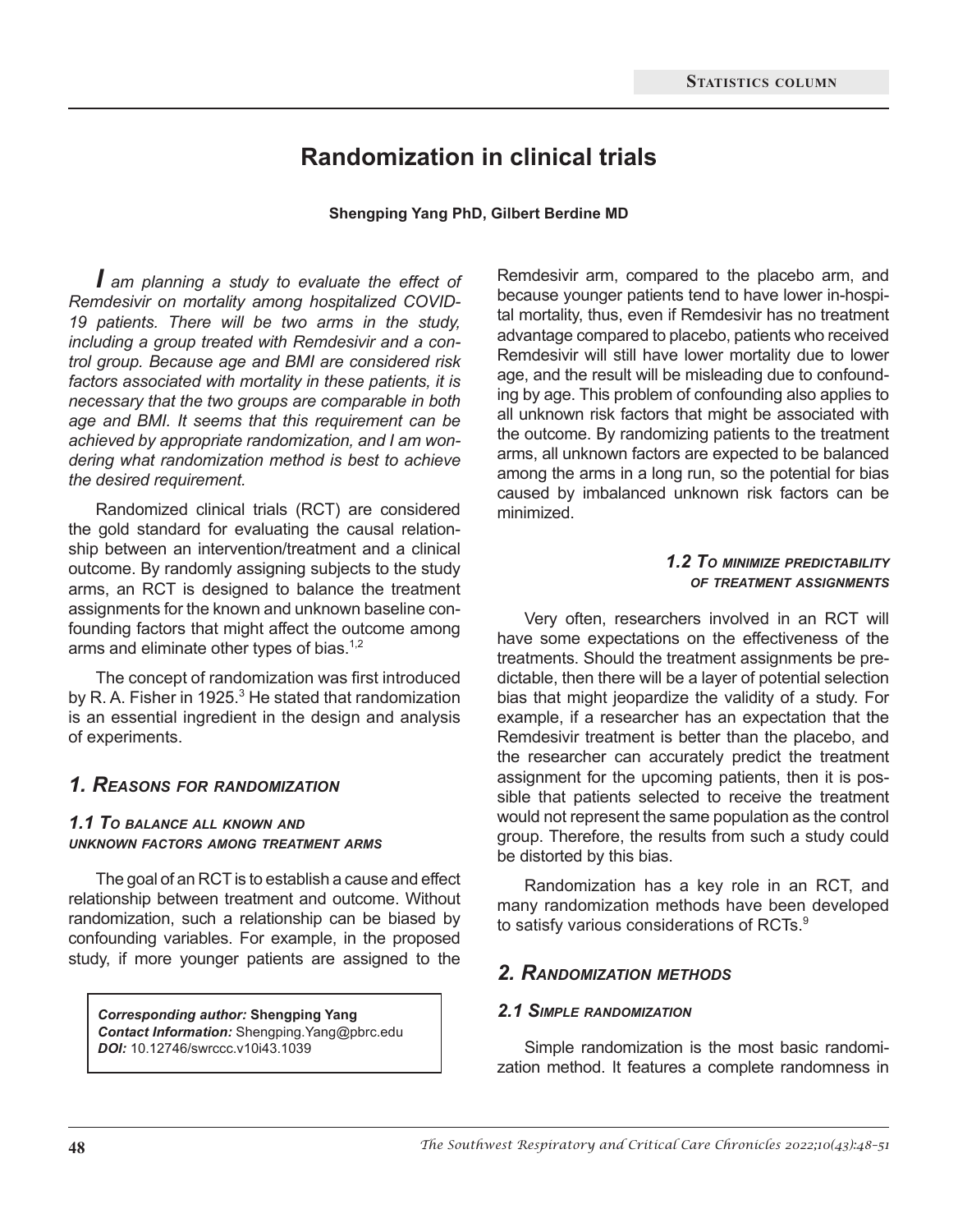assigning subjects to a treatment arm. The basic idea of this technique can be illustrated by tossing a fair coin. For example, if the side of the coin is heads, then a patient is assigned to the Remdesivir group; otherwise, if a tails, then to the placebo group. Because it is a fair coin, in a long run, 50% of the patients will receive Remdesivir, and 50% will receive placebo. Some statistics text books have a random number table in the appendix, and many computer programs have functions to generate randomization numbers, and very often, those numbers are reproducible.

While simple randomization is often the method of choice when the study sample size is large, it might result in substantially unbalanced treatment assignments when the study sample size is small. In the case of tossing a fair coin, if a large number of tries are made, it is likely that the numbers for heads and tails are equally 50%. However, it won't be surprising if there are 3 heads and 7 tails, if a coin is only tossed 10 times. In fact, such unbalanced assignments often translate into decreased statistical power, which renders the study less efficient. On the other hand, under certain circumstances, an unbalanced allocation ratio might be preferable. For example, the recruitment might be easier if the potential participants are told that there will be a 2:1 allocation ratio of active to placebo treatment in a study, and most of the participants prefer active treatment.

Regardless of the allocation ratio, simple randomization can result in an allocation that substantially differs from what is planned if the sample size is small. To avoid such a problem, a block randomization can be used.

#### *2.2 Block randomization*

Block randomization was developed to facilitate the randomization process to achieve a planned allocation ratio.<sup>5</sup> Specifically, a block is a subset of the study subjects that does not have any significance other than as a randomization unit. To start, the size of a block will be defined. It must be multiples of the number of treatments, while considering the planned allocation ratio. For example, if there are 2 treatments, and the allocation ratio is 1:2, then the block size can be 3, 6, 9, etc. Next, for a specific block size, all possible balanced assignment sequences will be calculated, using methods, such as permutations, and each block will randomly choose one of the sequences to determine treatment assignments.

There are considerations for determining a block size. In general, a smaller block size increases predictability. For example, if a block size of 3 is used in the example above, then it is easy to predict what the last treatment would be in a block, i.e., the treatment that has not been assigned according to the planned proportion will be the next treatment, which is deterministic. This might, however, result in selection bias when the study arms are unmasked. On the other hand, a larger block size might result in an undesirable allocation ratio in the middle of a study. If interim analyses are planned and treatment allocations are expected to be balanced at all the interims, then a block randomization might not work well. To address this issue, the "blocked randomization with randomly selected block sizes" was introduced. In this design, the block sizes are not fixed, but randomly chosen from several possible sizes. Because the size of each block cannot be predicted, it is difficult to predict which treatment will be the last one in a block.

While block randomization works well for ensuring a desirable treatment allocation ratio, it has no control over whether the risk factors are balanced among the arms, especially in small studies. Note that such risk factors include both known and unknown factors, and many methods have been introduced to balance the known risk factors. Furthermore, although certain analysis methods can be used to adjust for known risk factors, they might not work well if there are interactions between treatment and those factors.

### *2.3 Stratified randomization*

Stratified randomization is one of the methods developed for balancing known risk factors. It starts with stratifying the whole study population into strata, which are subgroups with the same characteristics. For example, if age is considered as a risk factor, then the whole study population can be divided into two strata, e.g., patients <65 and ≥65 years old. Then within each stratum, a block randomization can be performed. As a result, if the treatments within each stratum are balanced, then the corresponding risk factor–age–will be automatically balanced across treatments.<sup>8</sup>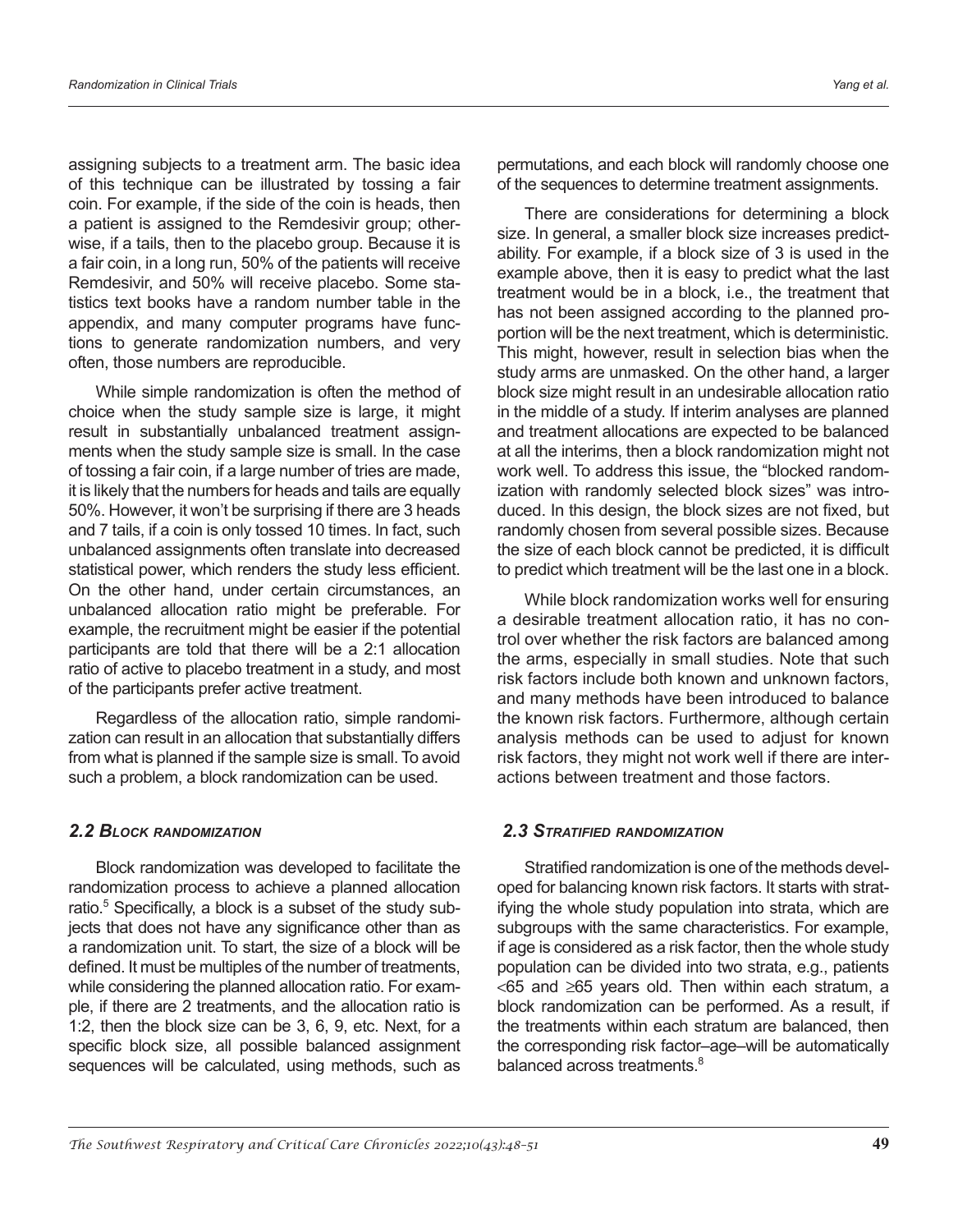Because stratified randomization prevents imbalance of known risk factors, it improves power for small trials, if the stratified factors have a large effect on the outcome. In addition, stratified randomization also facilitates subgroup analysis and interim analysis. Note that, in data analysis of studies with stratified randomization, all stratification factors should be adjusted in the statistical models.

While stratified randomization has many desirable properties, there are also limitations. For example, stratified randomization works better if the distributions of the risk factors are well understood. Otherwise, there might be challenges to properly define the strata. For example, if a large majority of the study participants are <65 years old, then stratifying participants by 65 years old is problematic because there will not be a lot of participants in the ≥65 years old stratum, and the stratification is not efficient.

In addition, stratified randomization would not work well if a large number of risk factors need to be stratified. For example, if there are two risk factors, including age, which has two strata, and BMI, which has three strata (underweight, normal, and overweight), then the combination will have  $2 \times 3 = 6$  strata. This number grows rapidly if the number of factors is large. If a large number of risk factors need to be balanced, the adaptive randomization method might be a better choice.

### *2.4 Adaptive randomization*

There are different types of adaptive randomizations, including covariate-adaptive randomization and response-adaptive randomization, and we will focus on the former in this article.

Minimization was the first covariate-adaptive randomization method introduced. It is a dynamic method that minimizes imbalance in the distributions of treatment numbers within the levels of each individual risk factor. In general, minimization randomization starts with randomizing the first several subjects using simple randomization. Subsequent subjects are allocated by a probability calculated using the information of the subjects already randomized, so that the imbalance is minimized. There are different ways to calculate such a probability, and several different methods have been developed, including those developed by Hu and Hu,<sup>4</sup> and Pocock and Simon.7 The R package *carat* can be used to calculate the assignment probabilities.

# *3. Some considerations*

## *3.1 No "failed" randomization*

Sometimes, the treatment/risk factors might not balance well after randomization; however, that does not mean that the randomization "failed."<sup>6</sup> In fact, randomization is a process, not an outcome, so that even if there are imbalances, the imbalances are part of the random process, and thus a randomization cannot "fail," if implemented correctly.

### *3.2 Randomness vs. deterministic*

For smaller studies, methods such as block randomization, stratified and adaptive randomization are preferable, because they often achieve better balance compared to simple randomization. However, these methods are often associated with less randomness. In general, the stronger the restriction, the better the balance, and the more deterministic the process is.

In summary, randomization is an essential component of a successful RCT, and it helps prevent all sorts of biases. Many randomization methods have been developed to satisfy various study requirements. For larger studies, simple randomization might be a good choice because the randomization mechanism is simple, and, if the study size is sufficiently large, it balances the treatment assignments for all the known and unknown confounding factors. For smaller studies, other randomization methods can achieve better balance, at the expense of being more deterministic. There is no "failed" randomization if an appropriate method is chosen and implemented correctly.

*Keywords:* Randomization, study design, bias, confounding variables